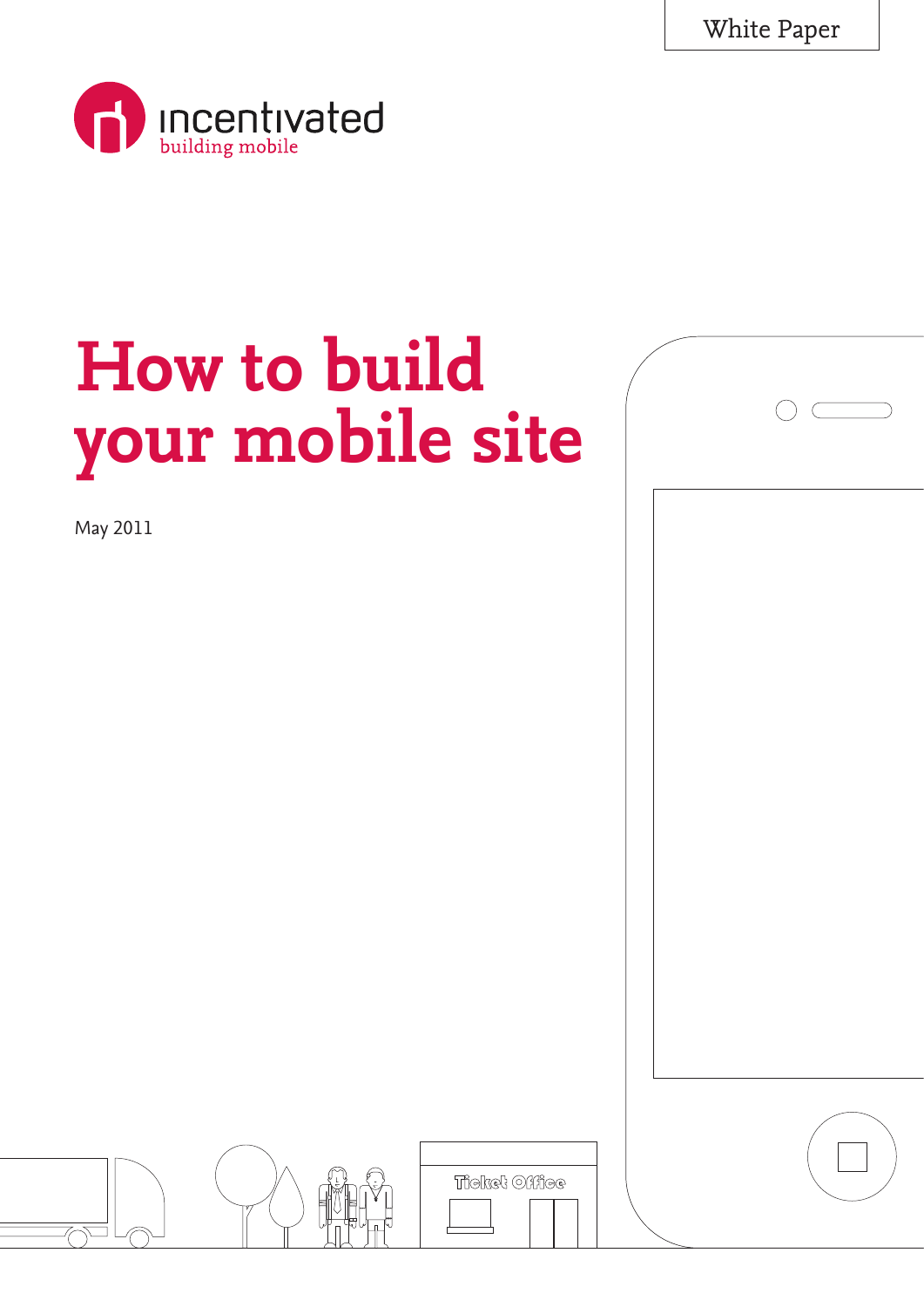### **Introduction**

If you have already decided that you want a mobile internet site<sup>1</sup>, this document considers the factors you need to address in building one.

It is important to acknowledge that the mobile arena introduces new layers of complexity that can be difficult for ordinary web developers to accommodate. You not only need to focus on supporting multiple browsers, you also need to recognise the existence of the mobile network operator and the idiosyncrasies that this raises.

When building your mobile site, it is important to identify the scope of handsets you aim to support for the function planned and then determine the number of different presentation layers possible with your budget and the limits set by your desktop CMS. Each presentation layer should be developed in such a way for it to degrade gracefully if the mobile device doesn't support a certain item of functionality. This will allow the mobile site to still be usable independent of device capabilities. This technique is known as progressive enhancement, but alone it doesn't resolve all of the issues you face.

Due to the multiple presentation layers needed, it is important to use an iterative testing approach with regression testing as each new presentation layer is implemented. Establish a project team and devise a roadmap for completion and ensure everyone is aware of developments at each phase of the project and what is required. A new mobile site is likely to generate additional meta data that you will want to incorporate single customer view.

<sup>1</sup> If not, please approach your account manager to see case studies and market research.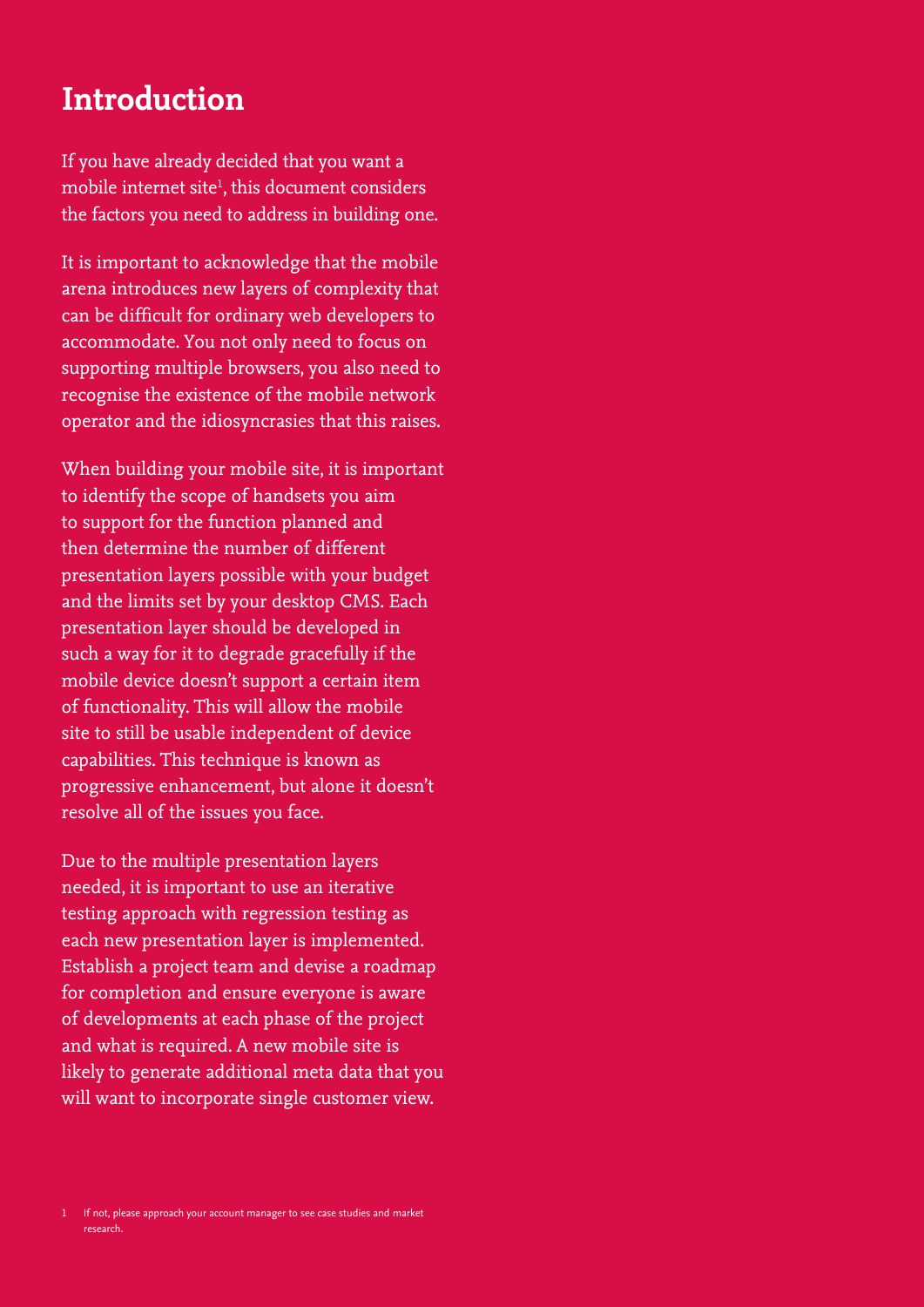## **1 The different development approaches**

1.1 As happened with the Internet, organisations are adopting three broad approaches to delivering a mobile optimised internet experience for their customers. Each has advantages and disadvantages and it is important to discuss which approach you want to adopt before going any further:

#### **Approach 1: Do nothing**

- 1.2 As the technology in the mobile arena is progressing at a light speed pace, already many desktop sites are rendering very well and are fully functional on many of the latest, high-end, mobile devices. Improvements can probably still be made to your existing desktop site code to improve appearance and functionality.
- 1.3 The problem is not everyone has the latest mobile device: even in the UK in 2011, more than 60% of the population still relies on feature phones. It's also important to realise that the mobile experience is completely different to the desktop experience and site visitors need to be managed differently depending upon their type of mobile device.
- 1.4 In addition, even for smartphones that can display a desktop website relatively well, the constant zooming and panning is an annoyance and a significant impact to usability and customer experience. If you are serious about entering the mobile market, this should not be the approach to take.



#### **Approach 2: Mobile CSS stylesheet within existing CMS**

- 1.5 The second approach is to devise a special 'mobile device' stylesheet that can be displayed in place of the existing desktop ('screen') stylesheet within the existing CMS if capable of handling such adaptation. This solution must be hosted by the client, though it has implications for reporting and support/maintenance. This has some significant advantages as it offers the mobile user an improved experience without the organisation having to develop a separate though integrated mobile site.
- 1.6 The problem is the mobile device's detection of the 'mobile device' stylesheet is sparse at best. Some mobile devices don't support CSS or don't handle it very well. It is also only possible to have one mobile presentation layer, meaning you'll deliver a better site to a percentage of your site visitors (e.g. an iPhone presentation layer will address about 10% of all potential UK mobile site visitors), but won't help the much larger majority who will still receive a lower quality experience.
- 1.7 In addition, the mobile site will be exactly the same size (in kB) as your desktop site resulting in poor download times which for mobile is a significant factor.
- 1.8 CSS deals primarily with aesthetics rather than context, often giving little attention to whether the content is even relevant.

## **Approach 3: Parallel though integrated mobile site**

- 1.9 The optimum approach is to develop and design a specific fully integrated mobile site, taking advantage of the technical features of mobile phones (compared to PCs), and their 'always on and always with us' nature: create content variations (edited versions of PC-content) that are specifically created for mobile browsing, think about navigation designed for different mobile input and access methods and use code specifically written for cross platform support. This offers the best mobile experience and should be the choice for organisations wanting to target the mobile market.
- 1.10 The main disadvantage is the high levels of internal support and resource from the organisation required as this is a new channel and effectively a new site.

Figure 1: Mobile phones in the UK *Source: comScore; three months to end February 2011*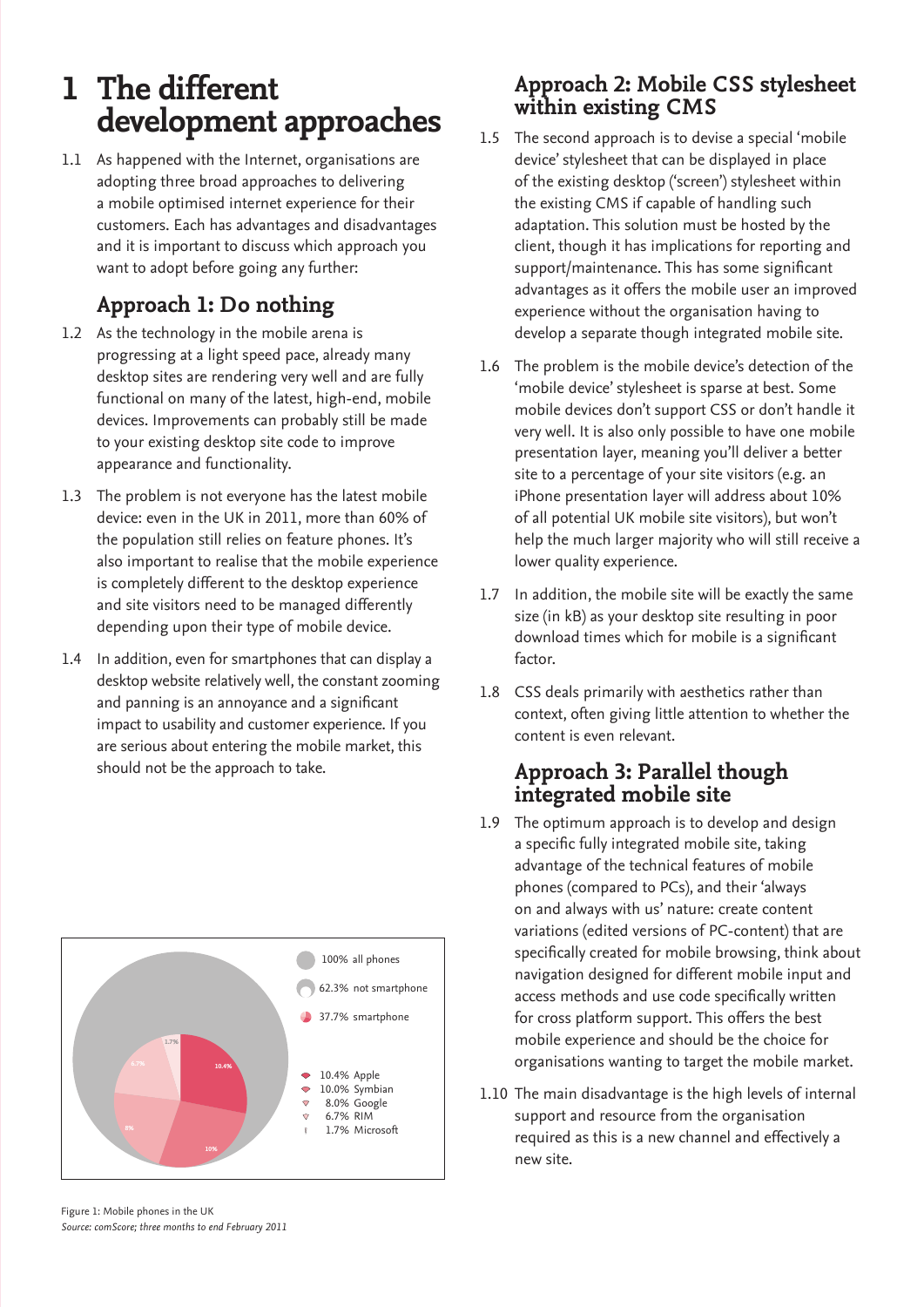- 1.11 You will also need to budget for an initial up-front cost for developing the solution that will provide support for multiple presentation layers.
- 1.12 You are well-advised to consider an integrated solution as this will return significant gains and longer-term cost and effort-savings over developing a non-integrated mobile site.
- 1.13 The parallel option is clearly the best one, assuming the financial, personnel and time resources are available.
- 1.14 This document will focus on the development required to deliver a parallel mobile site.

#### **Approach 4: Transcoded mobile site**

- 1.15 Transcoding is a direct digital-to-digital conversion of one encoding to another. This solution will take the content directly from your current desktop site and present it within your mobile site. This offers a quick and easy alternative to a full integrated solution as content is automatically maintained on the mobile site when your desktop site is updated.
- 1.16 There are drawbacks with this approach; the most significant being any changes made to the coding on your desktop site can break the transcoding engine. The navigation of a transcoded site is restricted as it is required to be a one to one direct mapping of your desktop site. It can also restrict the design as the content needs to be identical, which may have implementations if you want to write mobile-specific copy.
- 1.17 This option is only recommended for an organisation interested in completing a trial period to determine feasibility of implementing a fully integrated solution, or needing, from competitive pressure, to provide a mobile-enhanced version of its website quickly (whilst developing a more involved mobile site in parallel for later deployment).

|                         | Do nothing | Mobile stylesheet | Parallel site | <b>Transcoded</b> |
|-------------------------|------------|-------------------|---------------|-------------------|
| Compatibility           | LOW        | Reasonable        | High          | High              |
| <b>Experience</b>       | Poor       | Mediocre          | Very good     | Good              |
| Content                 | No change  | No change         | Changeable    | No change         |
| Page size               | No change  | No change         | Much lower    | Much lower        |
| <b>Client resources</b> | None       | None              | High          | Low               |
| Cost                    | None       | Reasonable        | High          | Medium            |

Table 1: Solution comparison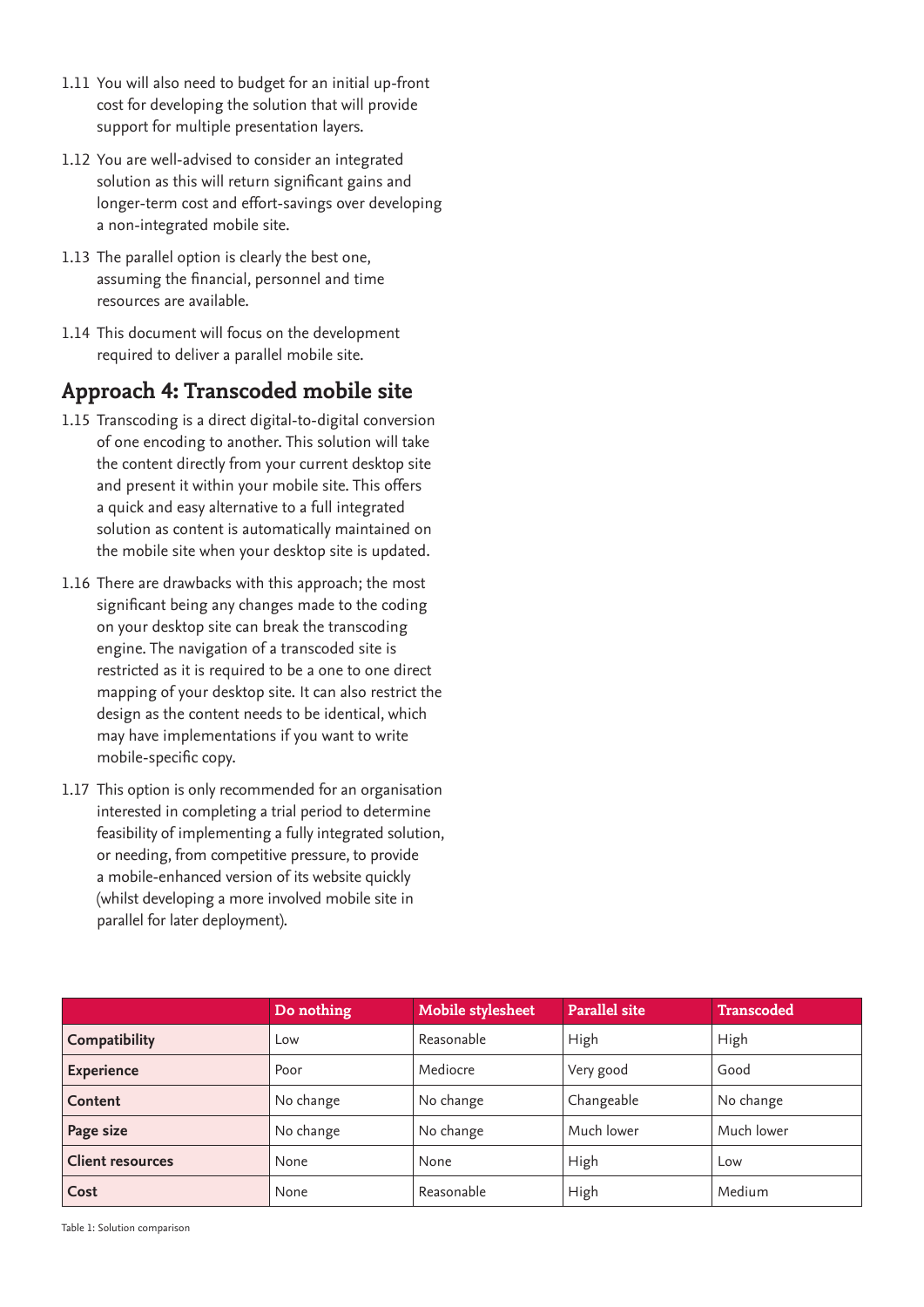## **2 Developing your mobile site for cross platform compatibility**

- 2.1 When it comes to developing a mobile site, you need to stick to the technical specifications specifically designed for mobile browser support dating back to very early mobile device models from the 1990s when feature phones were being launched. You also need to factor in support for a wide variety of screen sizes and input methods that range from numeric keypads, QWERTY keyboards and the latest touch screen devices.
- 2.2 It is not uncommon for mobile users to disable JavaScript, CSS and particularly imagery from being rendered to improve webpage load speed and possibly to save money if they are on data rate. The solution has to be designed and tested with all three disabled and as such complying with accessibility standards is very important.
- 2.3 Lay down a solid foundation that incorporates clean and semantic mark-up as mobile browsers are less forgiving than desktop browsers.
- 2.4 Separate content from presentation, as content is king on a mobile device and presentation is secondary. Developing to standards defined within Mobile Web Best Practices (MWBP) and Web Content Accessibility Guidelines (WCAG) should result in a very accessible mobile site solution.
- 2.5 So how do you build a cross platform and cross browser solution capable of supporting the simplest mobile devices to the most advanced mobile devices of today?
- 2.6 The recommended approach is to break the development into stages and create a presentation layer targeting each device classification. As new functionality is added, the mobile site should degrade gracefully so functionality that works on a less supported device is not broken. This method of development is known as progressive enhancement.

#### **Presentation layers**

- 2.7 We believe the following list covers the primary presentation layers required to deliver the best user experience across all mobile devices: tablet
	-
	- hi-resolution smartphone
	- $\bullet$  touch screen smartphone
	- · keypad smartphone
	- o feature phone
	- o legacy phone.
- 2.8 Identify which presentation layers you plan to target during the project initiation phase.
- 2.9 But how do you know what presentation layer to display? How can you differentiate between a touch screen smart phone and a keypad smartphone accessing your site?

## **3 Mobile device detection and redirection**

- 3.1 It is very important to be able to detect what device someone is using on your website and redirect them to the appropriate presentation layer. If there was no way for a user to go from your desktop site to your mobile site, then it would receive hardly any traffic and there wouldn't have been much point in the investment in the first place.
- 3.2 Mobile Device Detection is often considered a formality but this is still far from commonplace, with some of the largest blue chip companies in the UK failing to redirect mobile browsers to their mobile site.
- 3.3 Detecting whether a mobile device is browsing your desktop site and then knowing which presentation layer and page to redirect that person to is not a trivial process and requires significant thought and development. There are three methods of detection being used:

#### **i: No detection, let the user decide**

- 3.4 By simply inserting a link to the mobile site within your desktop site header and/or footer.
- 3.5 The user browsing your desktop site sees the link to the mobile site and clicks it. If you have multiple presentation layers, you will need to have a link for each.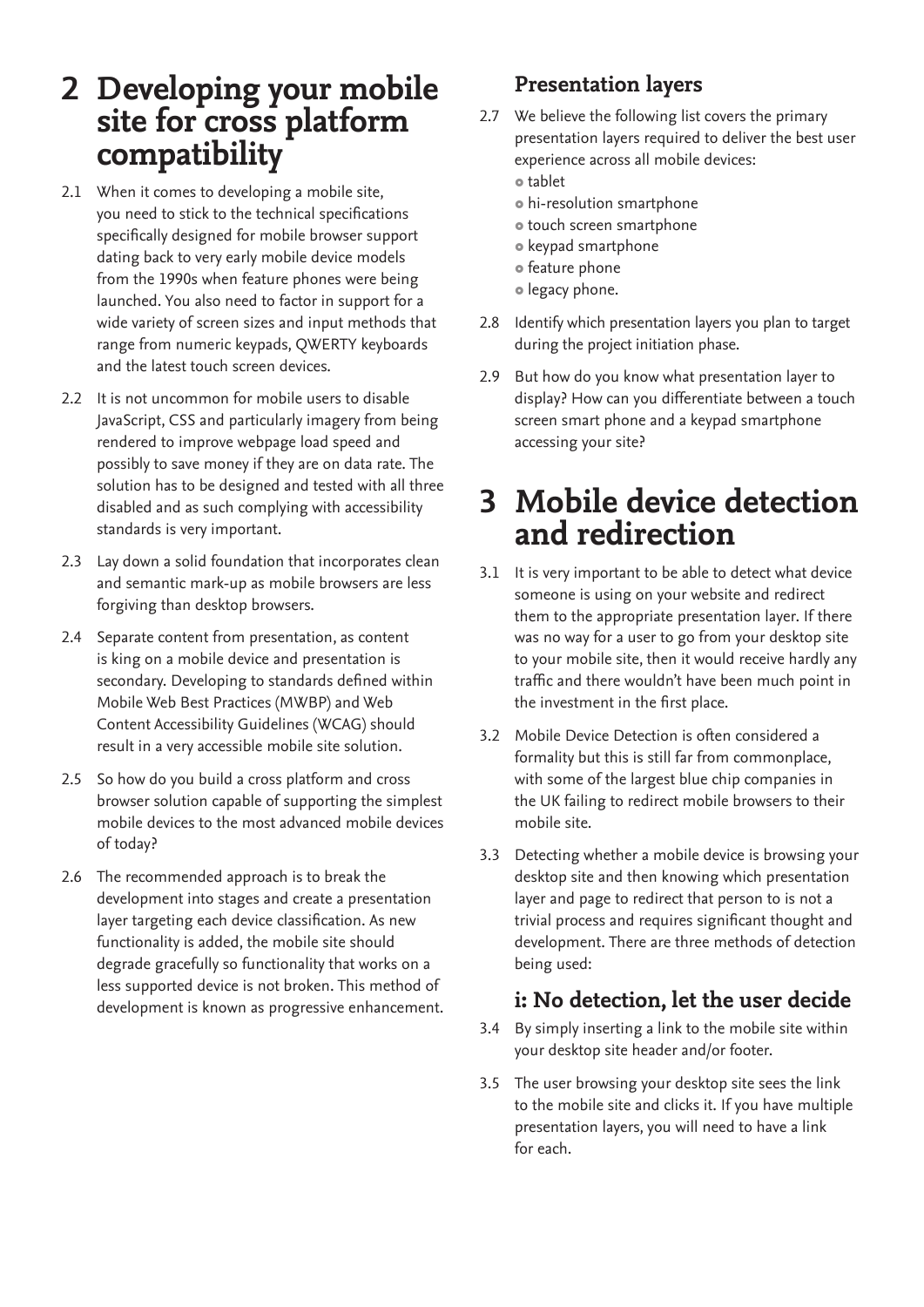- 3.6 The benefits of this solution are quite clear it is very quick and easy to implement at very little cost. The disadvantages are:
	- Mobile users have to first wait for the desktop site to load (probably slow, displays idiosyncratically, difficult to navigate once loaded).
	- They may not see the link to the mobile site (at least put it at the top).
	- The link to the mobile site may not fit in with your current design.
	- Multiple mobile layer links require clear and accurate naming (that makes sense to the site visitor).
	- Multiple mobile layer links are probably not going to provide a good site visitor experience – and both mobile and PC visitors will be exposed to this strange site choice).
- 3.7 Improvement to the user experience could be included by using cookies to detect what presentation layer the user selected first time round and upon their next visit they are automatically redirected.
- 3.8 This does require the mobile device to be capable of supporting cookies which not all of them can, and of the site visitor being mentally prepared to go through the effort of loading your site on their phone a second time.

#### **ii: JavaScript detection**

3.9 JavaScript is a client side technology that can be used to implement the redirect. The problem is identifying whether the device is mobile or not and what type of mobile device it is, and then keeping this script up to date as new mobile devices are released (typically 50 new devices per month). A more significant issue is that many of the older

browsers on mobile phones do not support JavaScript or have JavaScript disabled by default. Many uses also prefer to disable JavaScript to make browsing faster. JavaScript detection is by no way an ideal solution.

#### **iii: User agent detection**

- 3.10 This solution is by far the best way to detect and redirect the user to a mobile site. Every device that accesses a webpage sends over a HTTP header that includes a user agent description. Detection can then be achieved by cross referencing each of the user agent strings accessing your desktop site with a database of mobile user agents to determine whether it is mobile or not and what type of mobile device. The detection and redirection is implemented server side so it is not reliant on the capabilities of the mobile device in any way.
- 3.11 The optimum approach is to utilise an online database of user agents that is regularly kept up to date. You can then connect to this database using a web service when a new session on your desktop site has been created. This solution offers the guarantee of the database being up to date and doesn't require any manual intervention.
- 3.13 Deploying a User Agent detection script that uses an online database via a web service is the recommended approach. It is relatively straightforward to implement and needs to be added to every page of your desktop site, but with common desktop profiles cached.

## **Option to revert back to desktop site**

3.14 Depending on your detection approach and content and functionality available on your mobile site, it

> Incentivated has a **Phone Capability Database (PCD)**  which contains thousands of handset profiles and is updated dynamically each day when new firmwares are released, ensuring that we are up-to-date in advance of consumer release. We receive regular updates from the manufacturers on new model launches, monitor the information for inconsistencies (based on all mobile traffic over our servers) and manually test as many handsets as is feasible.



Figure 2: Mobile site re-direction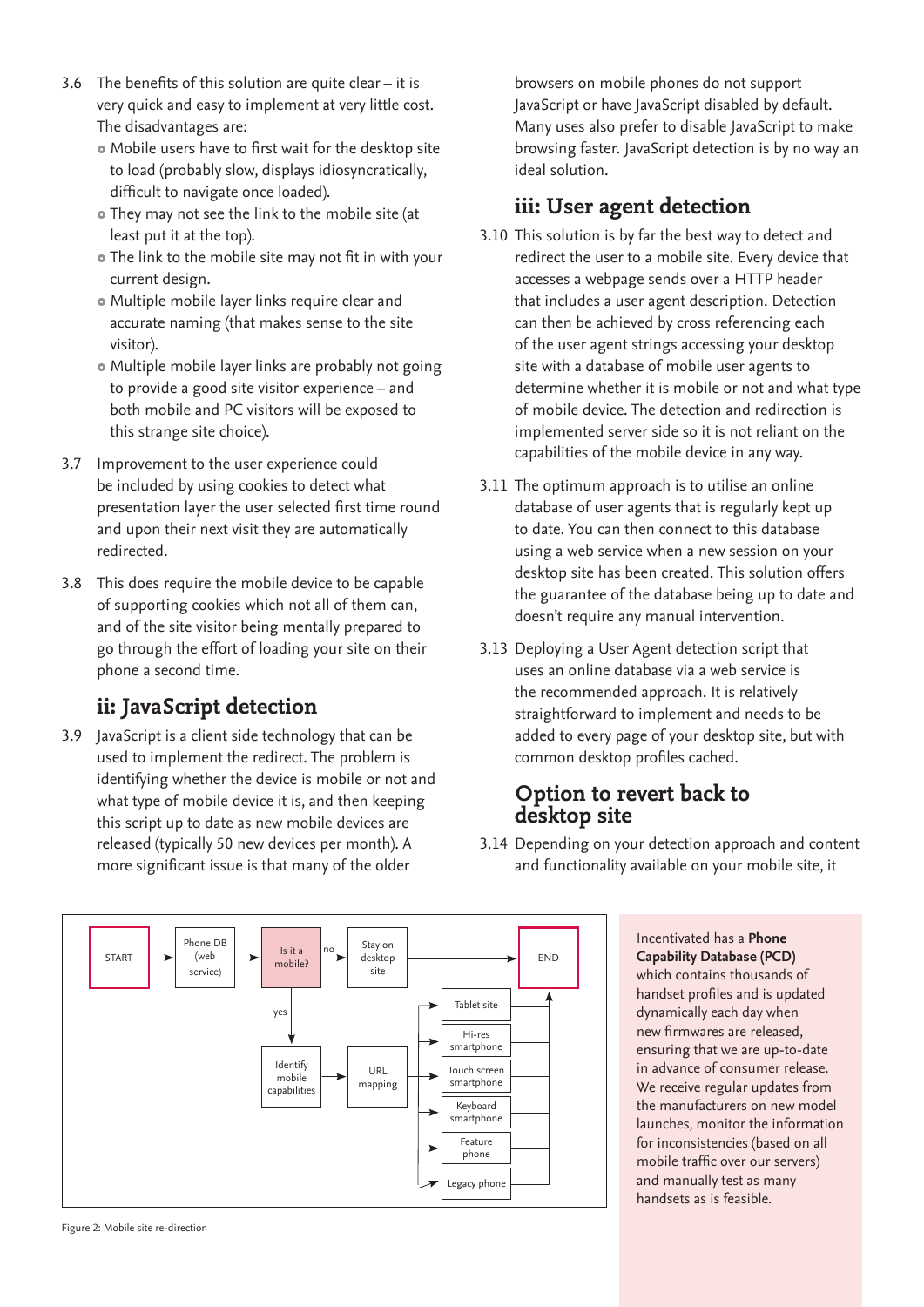is always important to include a link back to the desktop site from your mobile site.

3.15 If you have implemented an automated redirection approach, then it is important that when the user session has been redirected back to the desktop site for the desktop site to not automatically redirect them back to the mobile site. To get out of this infinite loop, you need to include an override attribute within the redirect URL from the mobile site to the desktop site that can then be checked.

#### **Redirection comparison**

3.12 Comparison of the three options is as follows:

|                | No detection | Javascript<br>detection | <b>UA</b> detection                |
|----------------|--------------|-------------------------|------------------------------------|
| Scope          | None         | Small                   | Large                              |
| Maintenance    | None         | Medium                  | None (if using<br>the web service) |
| Implementation | Small        | Medium                  | Medium                             |

Table 2: Redirection comparison

## **4 Mobile site redirection**

- 4.1 Once you have detected that there is a mobile device accessing your website, you now need to redirect them to the appropriate web page on your mobile site. Several companies have just taken the approach of redirecting all mobile traffic to their mobile site homepage. If the person is navigating to the site by using a deep link URL from a search engine or external link, having to navigate down to that deep content from the home page offers very poor user experience.
- 4.2 Depending on your implementation choices, the following redirect options are available:

#### **URL modification**

4.3 If your mobile site is an exact replica of your desktop site and the URL structure is the same apart from the domain name. The simplest approach is to modify the URL by only rewriting your domain name to be that of your mobile site's domain name.

#### **URL mapping**

- 4.4 URL modification is not normally possible as the mobile site can be a subset or completely different navigational structure to the desktop site having been optimised for mobile browsing.
- 4.5 In this case, a URL mapping solution needs to be deployed where the URLs on the desktop site are

mapped to equivalent URLs for your mobile site. If there is no equivalent URL on the mobile site, then it is important to default to the homepage (or section header page) and not an error page.

4.6 It is important to keep this URL mapping solution up to date as new pages are added to the desktop and mobile site. A script could be specifically designed to simplify this process. In the case of a 404 "page not found" error on the mobile site, this should then redirect the user to the homepage. In the case of an HTTP 500 error response, then display the mobile site's standard error page.

#### **Common broken site link errors**

301 error = moved permanently 400 error = bad request 401 error = unauthorised 404 error = not found 500 error = internal server error

## **5 Mobile site coding standards**

5.1 There are four coding standards that are used to build mobile sites.

#### **i: WML 1.0 (wireless markup language)**

- 5.2 In the early days of mobile web, mobile devices were technically very basic and the screens were low-res and not in colour. A special mobile web mark-up language was created to cater for displaying web pages capable being seen on what we now call 'legacy' mobile devices.
- 5.3 This mark-up language was called WML 1.0 which is an XML mark-up language based on the cardand-deck metaphor. It could be used by devices that implemented WAP (Wireless Application Protocol).
- 5.4 Due to the basic design and lack of functionality, the adoption rate for a WAP 1.0 mobile site was not very high. It was also very expensive and slow in the early days to browse the mobile web on your mobile device (first and second generation mobile networks were not very capable of transmitting large amounts of data).
- 5.5 You should only really be considering building a mobile site in WAP 1.0 if you are specifically targeting legacy phones (Nokia 1100 and 1101) which are more prevalent in some developing nations.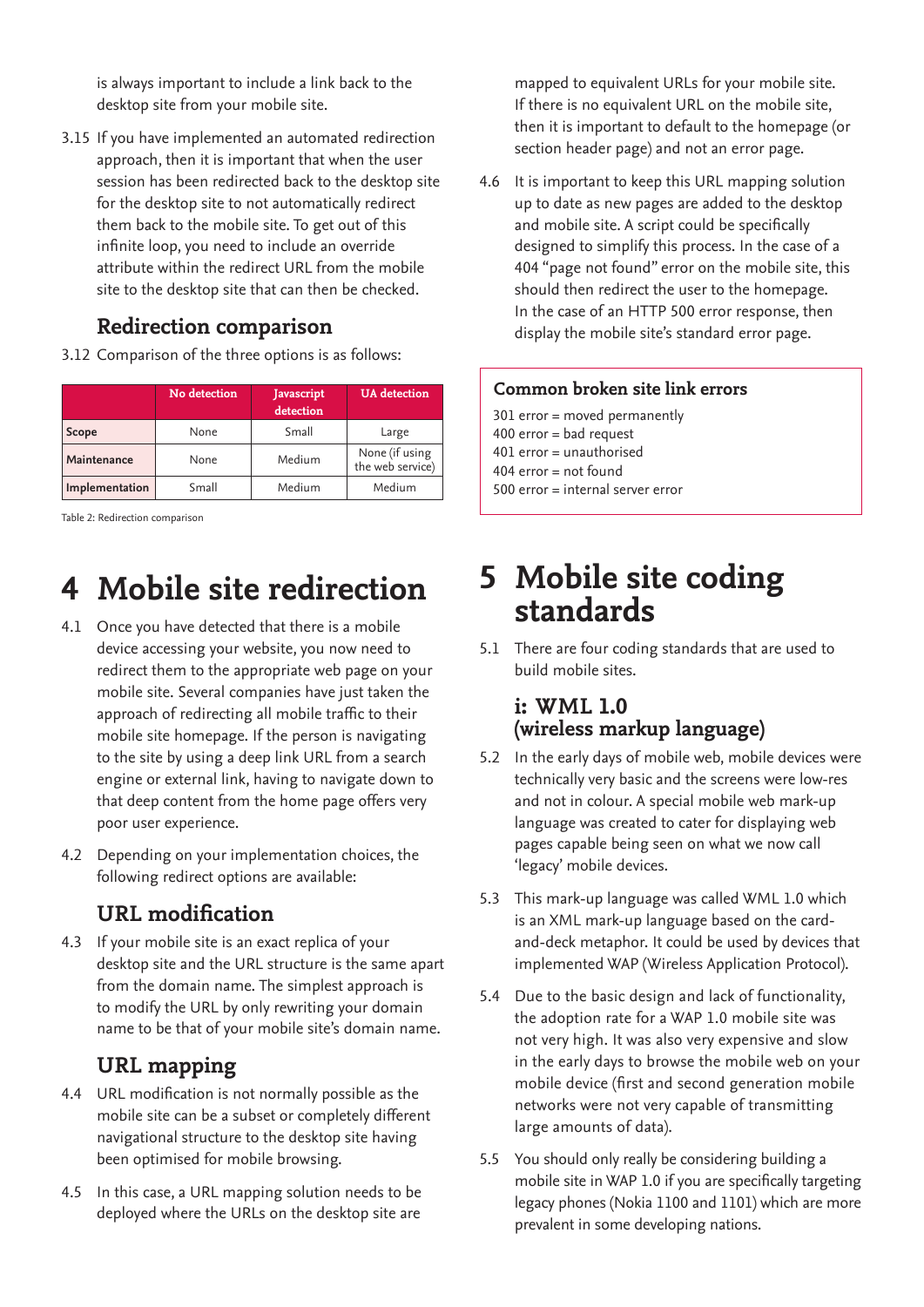#### **ii: CHTML / i-mode-HTML (compact hypertext markup language)**

- 5.6 At the same time as WML was released, CHTML was designed as a subset to the HTML mark-up language. This made it easier to develop than the WML specification and was adopted by the Japanese market with huge success.
- 5.7 CHTML was a more advanced solution to that of WML and resulted in a significant uptake of mobile web usage within the Japan market. Mobile web usage in Japan is still the highest out of any country to this day and is seen as the leader in developing and adopting mobile technology throughout the world.
- 5.8 Some of the key advantages of CHTML were the addition of functionality specifically targeted at improving the mobile experience. This included access keys and phone number shortcuts.

#### **iii: XHTML-MP / WML 2.0**

- 5.9 As the mobile devices evolved and colour screens started to become the norm, WML 1.0 was no longer suitable, and neither was CHTML. Site visitors wanted a richer experience reflecting their expectations from browsing the Internet on their desktop PC.
- 5.10 WML 2.0 was born out of taking a subset of the XHTML 1.0 specification, but unlike CHTML and WML, it included support for images and CSS. Unfortunately, the name WML was too closely aligned with WAP 1.0 and mono websites, so the specification was named XHTML-MP (external hypertext markup language - mobile profile).
- 5.11 XHTML-MP is so similar to the XHTML specification that many mobile sites are developed using the XHTML doctype instead. Modern day web browsers on mobile devices are now more than capable of supporting full XHTML specification.

#### **iv: HTML 5**

- 5.12 The World Wide Web has now become a mismatch of websites following different HTML standards with each having different advantages over each other and all being implemented poorly on various occasions.
- 5.13 HTML 5 was created to consolidate the best features of all the different types of HTML and to extend and improve on these existing features. It is now a far more capable solution offering new syntactical features and support for audio and video content.

But why use it to build a mobile site when most mobiles don't support anywhere near the full set of HTML 5 features?

- 5.14 There are reasons. Firstly, HTML 5 is an extension to XHTML specification, and as such HTML 5 functionality can be used in a progressively enhanced way to build mobile sites that are compatible with older devices. Using HTML 5 will future-proof your solution for many years to come.
- 5.15 Secondly, the success of CHTML was due to its ability to deliver key usability improvements for the user. The HTML 5 specification has taken these improvements into account and has added even more. It is a far more capable solution and will be able to deliver a considerable improvement to mobile sites that have been developed using XHTML and any prior incarnation.
- 5.16 Some of these improvements include:
	- Speed improvements:
		- Using the new web browser storage database to store a large amount of data instead of the limited storage capabilities offered by cookies.
		- $\circ$  Improved offline caching support.
		- Synchronous JavaScript calls.
	- Form field improvements:
		- Built in RegEx provides validation of email address formats and input fields only requiring numerical values.
		- $\circ$  The mobile browser can update the virtual keyboard to display only numbers if the field is of type 'number'.
		- Geolocation capabilities to access the mobile devices location.
- 5.17 However, you can't rush in today and start using all of the features HTML 5 offers if you want your mobile site to be accessible by the majority of mobile phones. You still need to clearly think through what features you want to provide and can support and how to go about implementing them for all, or as many of your site visitors as possible.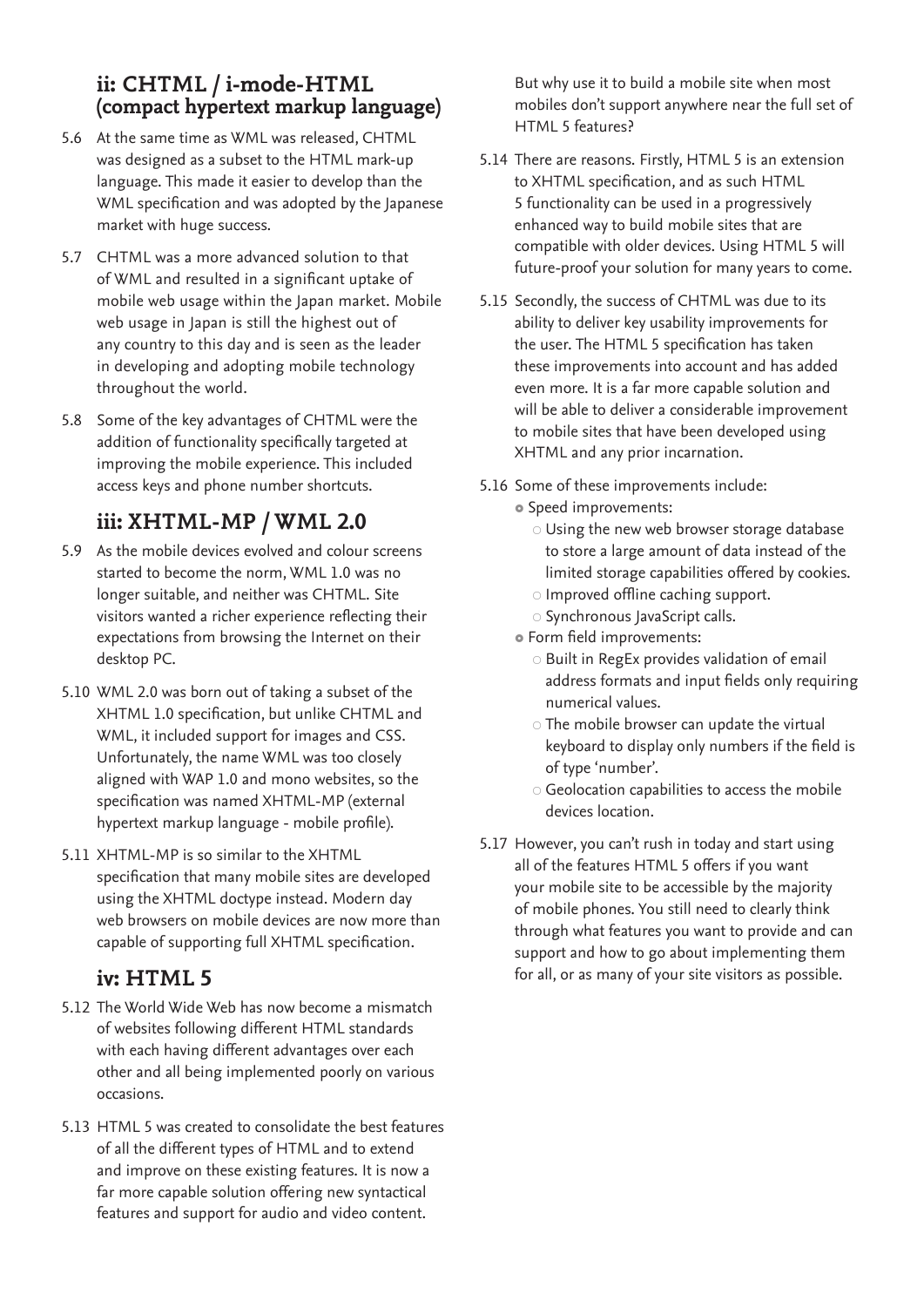## **6 Design to the phone's capabilities**

- 6.1 At the start of the document, we mentioned that progressive enhancement techniques should be used when building your mobile site. We also mentioned that a progressive enhancement technique is not able to deliver a fully optimised mobile site offering the best user experience across all mobile devices.
- 6.2 Let's start by identifying what progressive enhancement cannot deliver:
	- You do not know the resolution size of the mobile device's screen resulting in any image not being displayed accurately. For example, if you create all your images to be 240 pixels wide, the image will appear compressed on small screens and distorted on larger screens.
	- You do not know what types of images your mobile device supports. Some mobile devices do not support GIF and older phones do not support PNG. There is a similar issue with which video format you choose.
- 6.3 To resolve these issues you need to know about the devices accessing your site before the web page begins to render. You need to have access to a database containing the capabilities of all mobile devices and use a server side script to dynamically generate or switch between the various solutions to optimise your site. This database should be updated daily.



#### **Accommodating different screen sizes**

- 6.4 A mobile device (excluding tablets and some newer smartphones which can rotate their displays) is horizontally challenged and as such mobile sites should be designed to allow the user to scroll through the content vertically and not horizontally. The challenge is building a mobile site that avoids the user having to pan, zoom and scroll horizontally to see the content, but also changes the viewpoint when rotated by 90°.
- 6.5 Unlike a desktop site where you design and build the site to work on either 800 or 1024 pixels width, the widths of mobile devices varies from 76 to 480 pixels and it is important to fill the full width. Coloured blocks can and should be developed using CSS to offer separation and improve download speeds.
- 6.6 But for images, each image needs to be generated for each of the various screen resolutions. The difficulty is there are already 10s of screen resolutions with new screen resolutions being launched every year (generally increasing in size).
- 6.7 But it is important that if you change an image, that new image needs to appear in place of the old for each of the different screen resolution layers.
- 6.8 The screen size needs to have initially been obtained from a mobile device capabilities database that has the information on the screen resolutions of every mobile device.
- 6.9 However, what you do not want to do is repeat this task every time a mobile device of the same screen resolution requests the same image. Every time an image is created, it needs to be cached and for each subsequent request, the cache should be checked to see whether it already exists (this increases page load times as well). If it doesn't exist then the image should be recreated. If you change an image then you need to delete the image cache so new images can be re-created for each of the different screen resolutions.

#### **Device capabilities identification**

6.10 Mobile devices can have different OS versions and different web browser versions resulting in a very complex mesh of different capabilities that can be supported (over 10,000 combinations). Common issues include knowing what images to display, what video can be rendered, whether flash can be used and does the mobile device have a touch screen.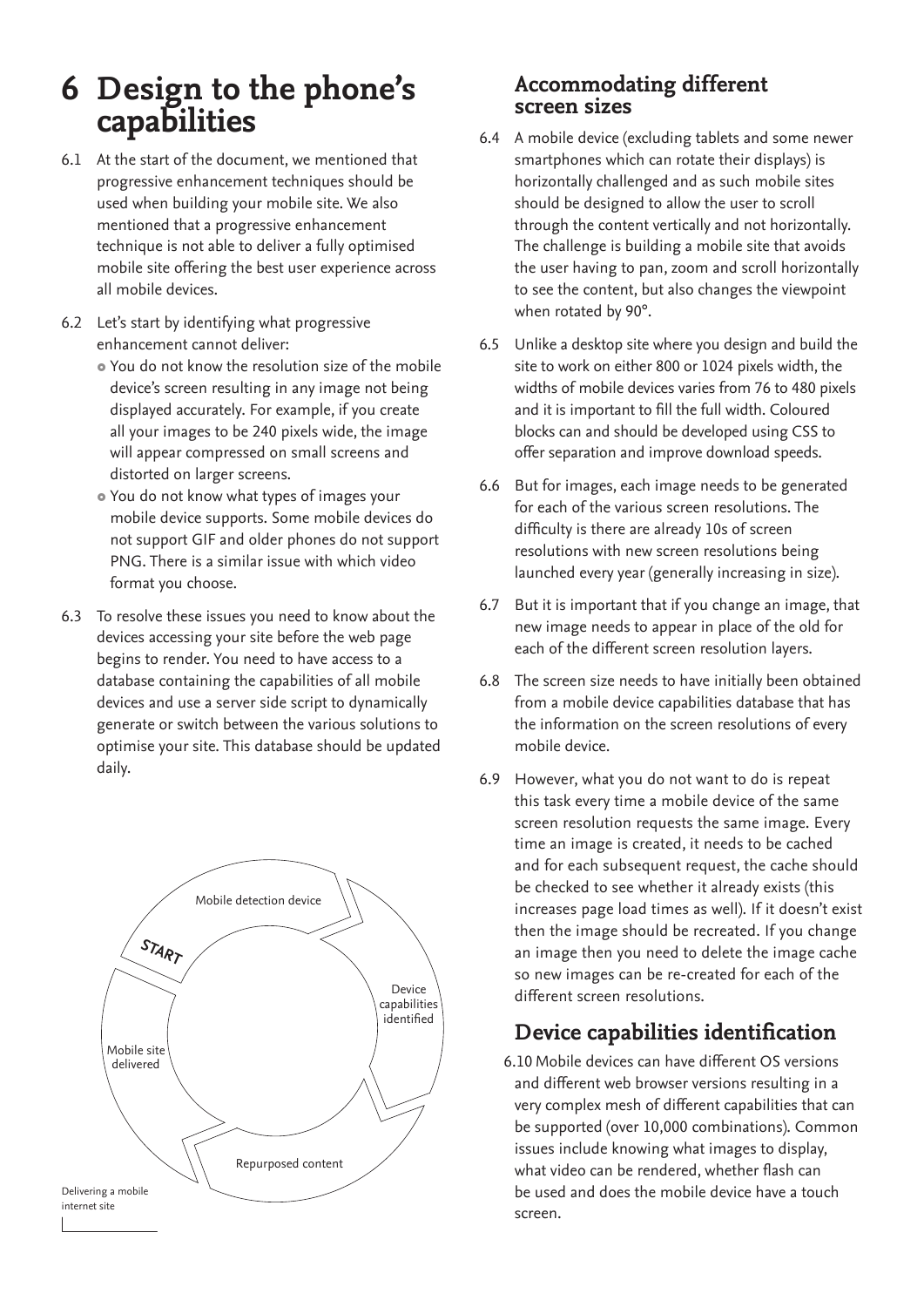- 6.11 The answer to all these questions is having access to a phone capabilities database that already knows the full range of capabilities of each device. It will then be possible to apply server side scripting technology to dynamically alter the presentation code to optimise for each device. As with the database required to dynamically repurpose image content, this database needs to be kept up to date as and when new mobile devices are launched onto the market.
- 6.12 But it doesn't have to just stop at what image or video formats your device supports.
- 6.13 Let's say you have developed a complex application online targeting at mobile devices and you want the user to use access keys to navigate around the solution. So you design a help section showing what each of the access key does. But what if the mobile device has a QWERTY keyboard or a non-standard keypad? Using the device capabilities database, you can devise a solution catering for each and switch between them. For mobile devices that have a touch screen, this option might be removed altogether.
- 6.14 You can now certainly see the potential of devising a very customised and personalised solution online. The opportunity to optimise your solution to cater for all mobile devices is now possible.

#### **Additional optimisation techniques**

- 6.15 Bandwidth is critical in any mobile discussions especially when it comes to designing your internet site. Until next generation (4G) mobile networks arrive, and/or wider availablity of wi-fi hotspots for accessing data, any mobile site you create needs to be optimised so that it has a small data footprint and can be quickly downloaded. Each mobile site page should be no larger than 30kb for it to work on all mobile devices.
- 6.16 The following are optimisation techniques that can be made to your site to reduce the download time.
	- **Use only one JavaScript and CSS**
	- **Compress JavaScript and CSS files**
	- **Consolidate your CSS and JavaScript files**
	- **Avoid using images if possible, and instead use the full capabilities of CSS**
- 6.17 It is also important to optimise the user experience of the mobile site. With this in mind, some of the usability improvements should be:
	- **Make telephone numbers clickable** As the mobile web is dominated by mobile phones, you can make a phone number on a webpage clickable to make it easier to make

a direct call. This is done by adding an HTML link to the phone number, and there are several standards for this. You need to use a mobile capabilities database to know which one to use. In addition, the link needs to formatted with the International dialling code.

**Always define image dimensions**

Specifying the dimensions of each of the images will allow the browser to download text first and leave the correct space for the images while they download. This avoids the reader having to jump around the page as images are loaded.

#### **Things to be aware of**

6.18 We have covered a lot of the detail involved in building and optimising your mobile site, but there are more traps to be aware of if you don't (or can't) stay up-to-date and aware of the advancements in technologies (and mobile technologies are moving incredibly quickly at the moment).

#### **Opera Mini**

The first item to bring to your attention is the Opera Mini mobile browser that renders pages on the server and sends a snapshot of the page to the device. Effectively the user downloads an image each time and this image is also cached on the Opera Mini server.

**Flashlite**

Yes, there is a Flash version specifically designed for use on mobile devices which is more lightweight to the full desktop flash version. But, Apple (and therefore the iPhone) does not support or work with Adobe Flash, and so iPhones do not support flash (as standard). If you want to use Flash to display video or animation then it is vital to provide an alternative.

#### **Font Support**

When it comes to embedding fonts, iPhone's Mobile Safari browser doesn't fully support @ font-face with preference for SVG (scalable vector graphics) file format. However SVG is not fully supported on a range of web browsers including Firefox and IE so you will need a hybrid approach to target all browsers.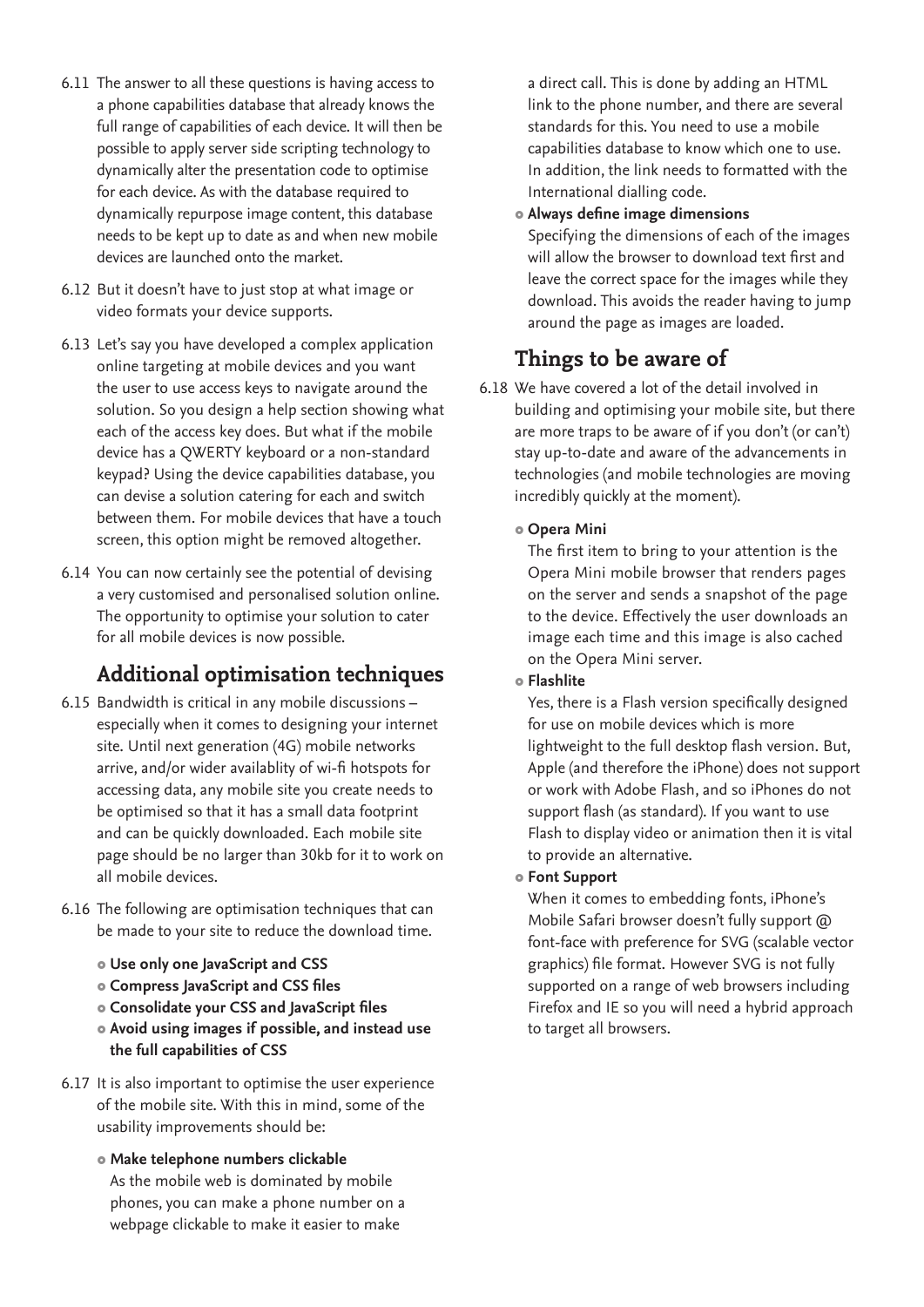## **7 Implementing your mobile site**

- 7.1 When you develop a desktop site, one of the biggest challenges is making the site work across all web browsers; particularly the older editions of Internet Explorer. For mobile, there are an even larger number of mobile browsers combined with the issue of supporting multiple platforms each with different capabilities and different technological support. Not only is there a significant technical complexity, there is also the long term strategy for content maintenance and support for the site moving forward.
- 7.2 There are three approaches when devising a solution design to support a mobile site:

#### **i: Independent standalone mobile site**

- 7.3 A standalone mobile site without any integration is by far the cheapest and quickest to deploy. It is recommended that the mobile site is also run from a CMS to manage and update the content as agency fees for content maintenance can quickly add up.
- 7.4 The biggest disadvantage is the requirement for double keying (you have to write the same copy twice – or copy and paste between two CMS' – leading to increased likelihood of errors and/or mobile and desktop sites having different/contradictory content) if the content on your mobile site also needs to contain the same content as your desktop site.

#### **ii: Integrated mobile site**

7.5 An integrated option offers the optimum solution to allow the site to be designed and developed specifically for mobile with the added advantage of content and functionality integration. This will reduce the internal maintenance effort for the mobile site. Integration is usually completed with your existing CMS and can be done in one of two ways.

#### **a: Direct integration with your CMS (client hosted)**

7.6 Your CMS will need to have support for multiple templates. If it doesn't, then this is not a viable option. Specialised mobile templates can be created and included within your existing CMS and integration with back office CRM systems can then be factored in with web service calls or direct SQL queries.

#### Advantages:

- Static content can be managed and maintained by existing processes as used for the desktop site
- Hosted within the client's existing web environment so no additional hosting costs will be incurred
- Organisation will take ownership of the code

#### Disadvantages:

- External maintenance of the code may be required by the  $3<sup>rd</sup>$  party agency and will require remote access which may be a security risk
- 3<sup>rd</sup> party agency's warranty is voided if any changes have been made to the code if the 3rd party didn't complete/authorise the change.





Approach 2: Integration with an eCommerce platform

Approach 1: back office integration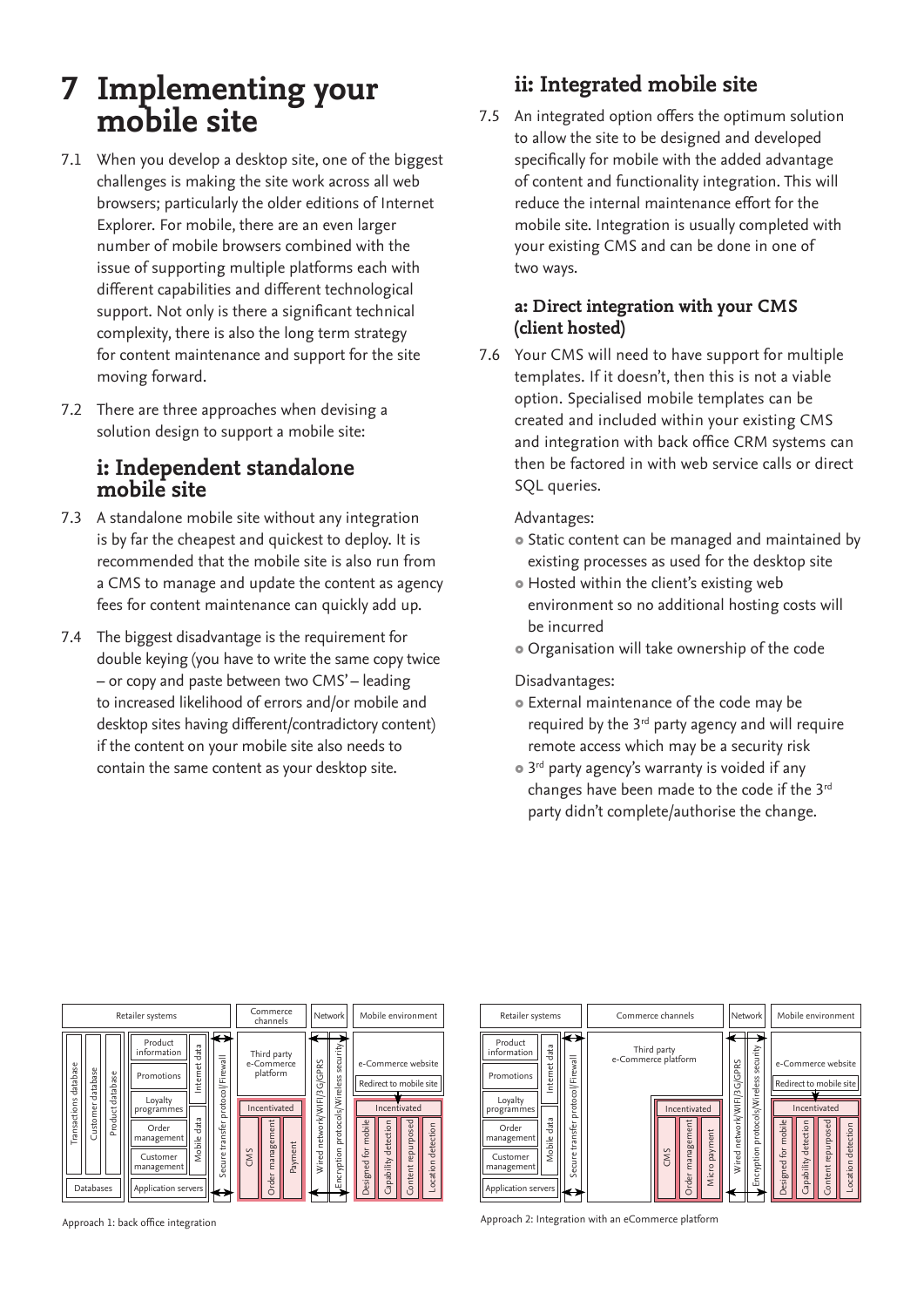#### **b: Integration with 3rd party platform (externally hosted)**

- 7.7 Even though direct integration with your CMS seems the best solution, due to the complexity of supporting a cross platform architecture, a specialised platform for rendering mobile sites may be a better alternative – particularly if your CMS is only capable of supporting one presentation layer for mobile.
- 7.8 Mobile technology is evolving very quickly and making use of a mobile platform to deliver a site can future proof your solution for any new technology that may be around the corner.
- 7.9 The integrated approach can be achieved using either a content feed or web services from a CMS.
- 7.10 **Content Feed:** The CMS will be required to produce a feed of content in an agreed format (XML or JSON etc.). This feed can then be updated nightly, weekly or upon a change to your desktop site and transferred across to the 3rd party platform.
- 7.11 **Web Services:** Web services can deliver static and dynamic content and can offer improved functionality to the mobile site by direct integration with an organisation's back office systems.

#### Advantages

- Made for mobile functionality
- Code maintenance is outsourced
- Future proofed solution

#### Disadvantages

 Code is probably not interoperable between platforms

#### **iv: Combination of the above**

- 7.12 It can be the case that your mobile solution can be created out of a combination of the above three options, or all three supporting different sections of the mobile site. This is ideal for an organisation wanting to adopt a phased approach to the mobile strategy.
- 7.13 For example:
	- Your top level pages (Homepage, About Us page) could be standalone giving you flexibility to create and design the layout and content.
	- The product pages and a forum could be transcoded. This will allow for any new products or forum posts to instantly appear on your mobile site.
	- A user signup and login will require an integrated solution to connect to your CRM to create a new account and authenticate user login process.

#### **Conclusion**

7.14 Deciding on which approach to adopt is dependent on your requirements and your customer's mobile behaviours and device preferences. An external party can assess your current solution for feasibility of the different options and provide a recommended approach.

|                            | <b>Standalone</b> | <b>Transcoded</b> | Integrated     |
|----------------------------|-------------------|-------------------|----------------|
| Speed to deploy            | Quickest          | Quick             | Slow           |
| <b>Content maintenance</b> | Manual            | Automated         | Automated      |
| Mobile site control        | Fully editable    | Restricted        | Fully editable |
| <b>Quality of design</b>   | High              | Mediocre          | High           |
| Longevity                  | Customisable      | Restricted        | Customisable   |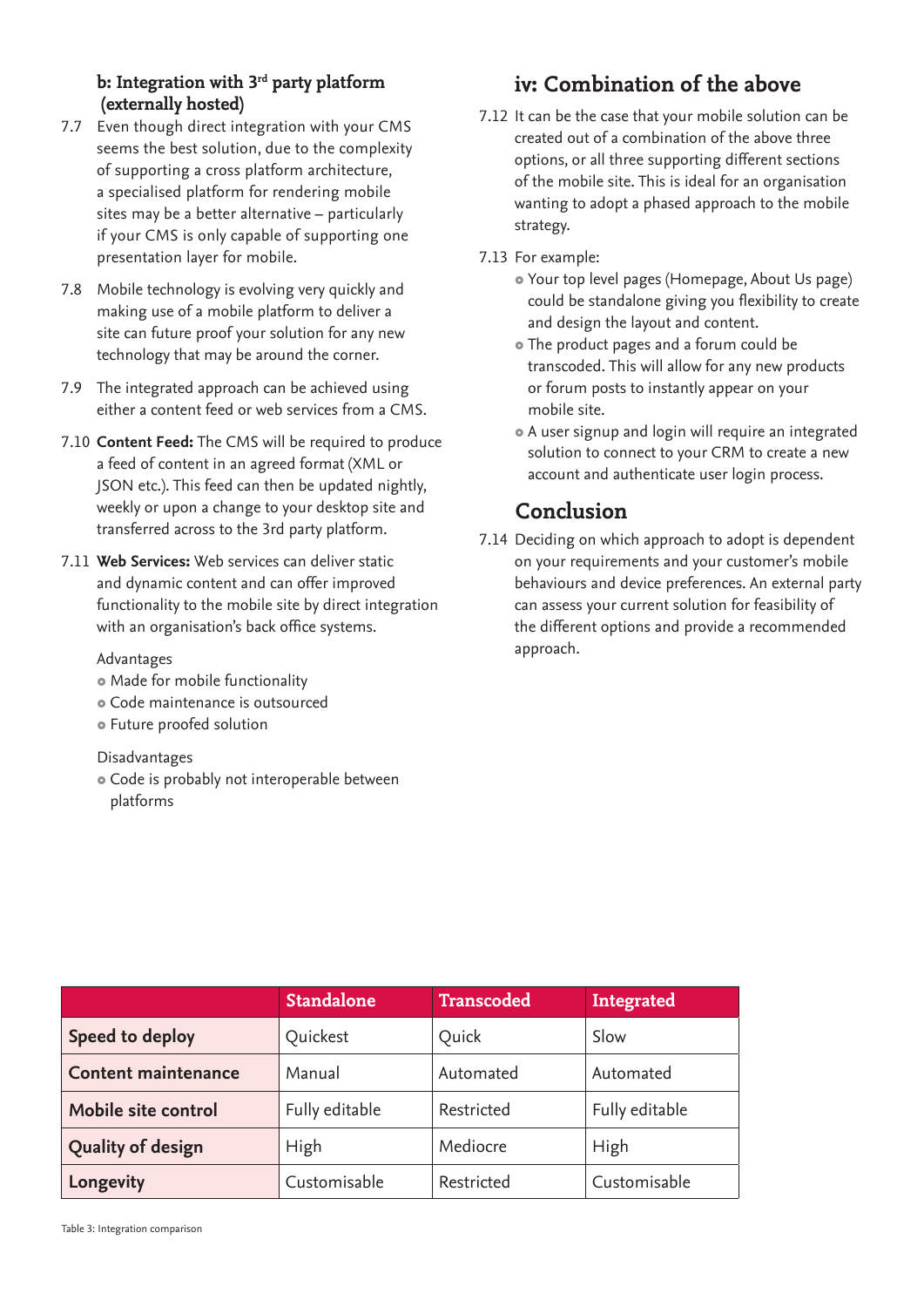## **8 Approach to testing your mobile site**

- 8.1 Development of your mobile site is normally done using a standard desktop PC, but testing using your desktop web browser can only get you so far in terms of simulating the mobile experience. There are many elements of mobile device usage that can't be replicated accurately in this way.
- 8.2 One of the most concerning issues is a mobile operator might restrict data packet sizes to something smaller than you expected resulting in your images or even your web page not loading, or taking much longer than is acceptable. Images may be compressed when accessed over cellular.
- 8.3 It is important to acknowledge that mobile device web browsers are more often than not significantly less capable than a desktop web browser and mobile devices have fewer hardware resources than a desktop PC.
- 8.4 It is also important to test whether your dynamic content repurposing functionality works for the different mime types that are supported so that JPEG images are rendered if GIF imagery is not supported.
- 8.5 There is no limit to the amount of testing you can do for a mobile site, but it is clearly not feasible for an organisation to test their mobile site on every mobile device in existence (1,086 different phones are listed as being in use in the UK in January 2011, by comScore, for example). There are alternatives:

#### **Emulators**

8.6 There are numerous emulators available online provided by the mobile device manufacturers or developed independently. These allow you to quickly see images in context and the general layout, but they are not real devices and are liable to have their own quirks and differences. They should only be used as a first pass and not considered a substitute for the real thing.

#### **Remote access to mobile devices**

8.7 There are services available that allow remote access to a mobile device allowing you to control its features and test a mobile site. This service does cost, but it would be significantly cheaper than purchasing lots of different phones. For a simple website, this is probably more than is needed.

#### **Buy a collection of devices**

8.8 Buying a subset or a representative sample of devices you want to target is a good solution. You probably want to focus on purchasing the most commonly used devices (a top 20 of those used by your customers<sup>2</sup>, for example) and consider a device from each of the major manufacturers.

#### **Ask your colleagues and friends**

- 8.9 If you build a one-off mobile site then this is probably the best and cheapest way to test to confirm the solution. Hopefully you know enough people that have a significant variety of phones that make this approach feasible.
- 8.10 The scope of testing should be based on the scope of presentation layers that are being targeted. There is no point testing with a WAP 1.0 phone if you do not have a presentation layer supporting WAP 1.0. Similarly, there is no point testing on a tablet device if you plan on redirecting all tablet devices to your desktop site.
- 8.11 As well as the above, it is important to validate your code mark up conforms to W3C standards. http://validator.w3.org is the recommended tool for validating your code.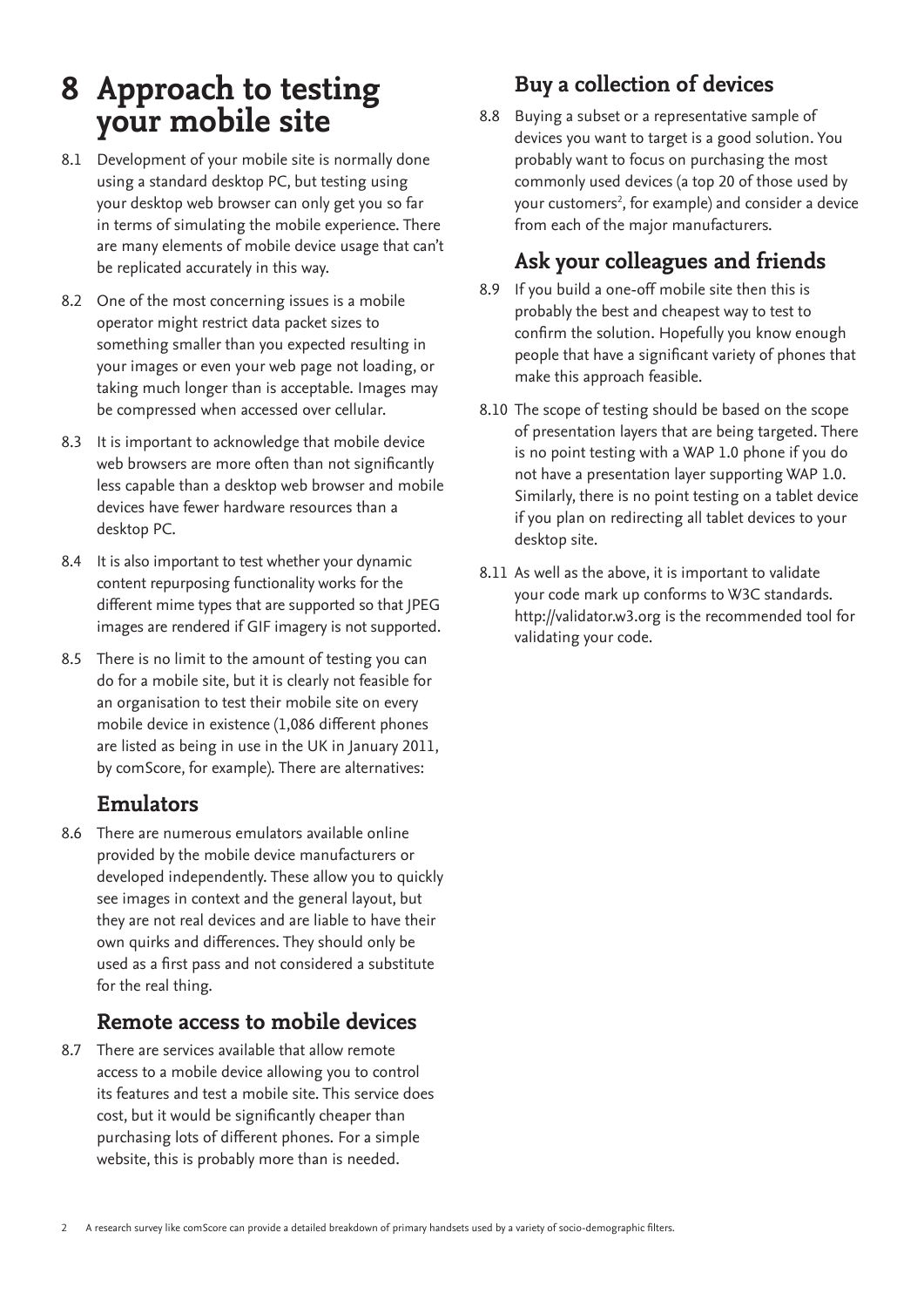## **9 Statistical reporting**

- 9.1 Finally, once you have completed building your mobile site and it is live, the business will want to know how well it is performing.
- 9.2 Your current desktop website analytics tool is probably not tracking all your mobile site traffic. A good desktop analytics tool may only be 50% accurate – cheaper ones significantly less than that!
- 9.3 You cannot rely on desktop analytical reporting tools; you need a specialised mobile analytics package. This is one of the biggest challenges when making a decision as to whether you need a mobile site in the first place. Let's say you are using Google Analytics and it tells you that 5% of your desktop traffic is mobile so you think you should investigate the feasibility for a mobile site. In reality it is probably double that or more.
- 9.4 The issue with existing desktop web analytics tools is that they use JavaScript and cookies to provide the reporting. As mentioned above, JavaScript should not be relied upon and some mobile devices only support a subset of the functionality JavaScript offers, if at all. You also have to consider the multitude of custom made mobile web browsers that include Opera Mobile and Skyfire. Your analytics package may or may not consider these be a browser for mobile devices.
- 9.5 In addition cookies don't always work and the IP address of a mobile device is the mobile network's IP address, not the device itself. Measuring uniqueness amongst your mobile traffic now becomes a significant challenge.
- 9.6 The solution is to use a server-side script to track and report on mobile visitors, combined with the aforementioned mobile device database to be able to know what mobile devices are browsing your site. Cookies should not be relied upon for tracking uniqueness.
- 9.7 A complete mobile analytics solution will obtain a unique identifier from the mobile networks that in most cases is the user's mobile phone number encrypted. This should be used for measuring uniqueness and will be far more accurate at measuring unique visitors than a desktop analytics package which relies on IP-addresses and cookies. This normally requires close relations with the mobile networks to obtain, and there are lots of mobile networks globally.

Your analytics tool probably shows that there are only the latest mobile devices browsing your site on the basis that it can't track the older phones, not because the older phones aren't visiting your site!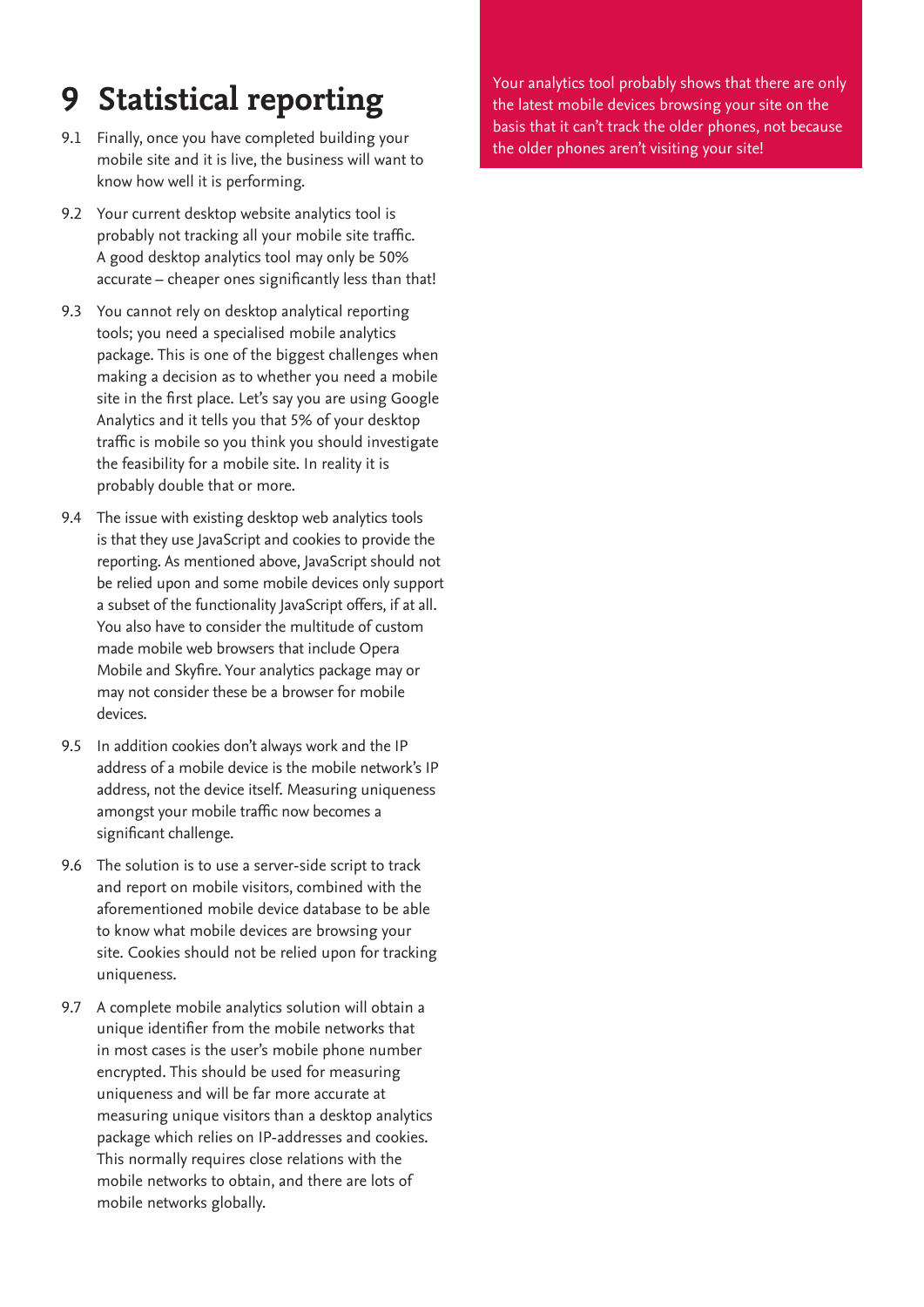### **Conclusion**

As the worldwide shift to mobile continues, mobile device support will become increasingly important. One of the major issues is that for older devices there is no clear upgrade path for them to move to the latest software so you will always need to be backwards compatible. This is unlike desktop browsers where reminders are sent to prompt upgrades and upgrading is made so much easier through easy-to-follow guides through official upgrade web pages.

We hope that this paper has left you with a clearer understanding about the different approaches to developing a mobile site there are and the issues you need to be aware of.

It is important to be aware that the technology for a mobile site is still in its infancy. There are new libraries for mobile sites including touch detection for example, and best practice approaches to building a mobile site change year on year.

Just as new standards have emerged for desktop sites in the past decade, new standards are emerging to unify mobile browsers.

What this means is that techniques described in this article are only temporary and if you are developing and owning your mobile site you should attempt to stay on top of this ever changing mobile roller-coaster.

If this is not feasible within your organisation, there are plenty of specialists in the mobile arena to assist in developing and implementing your mobile strategy.